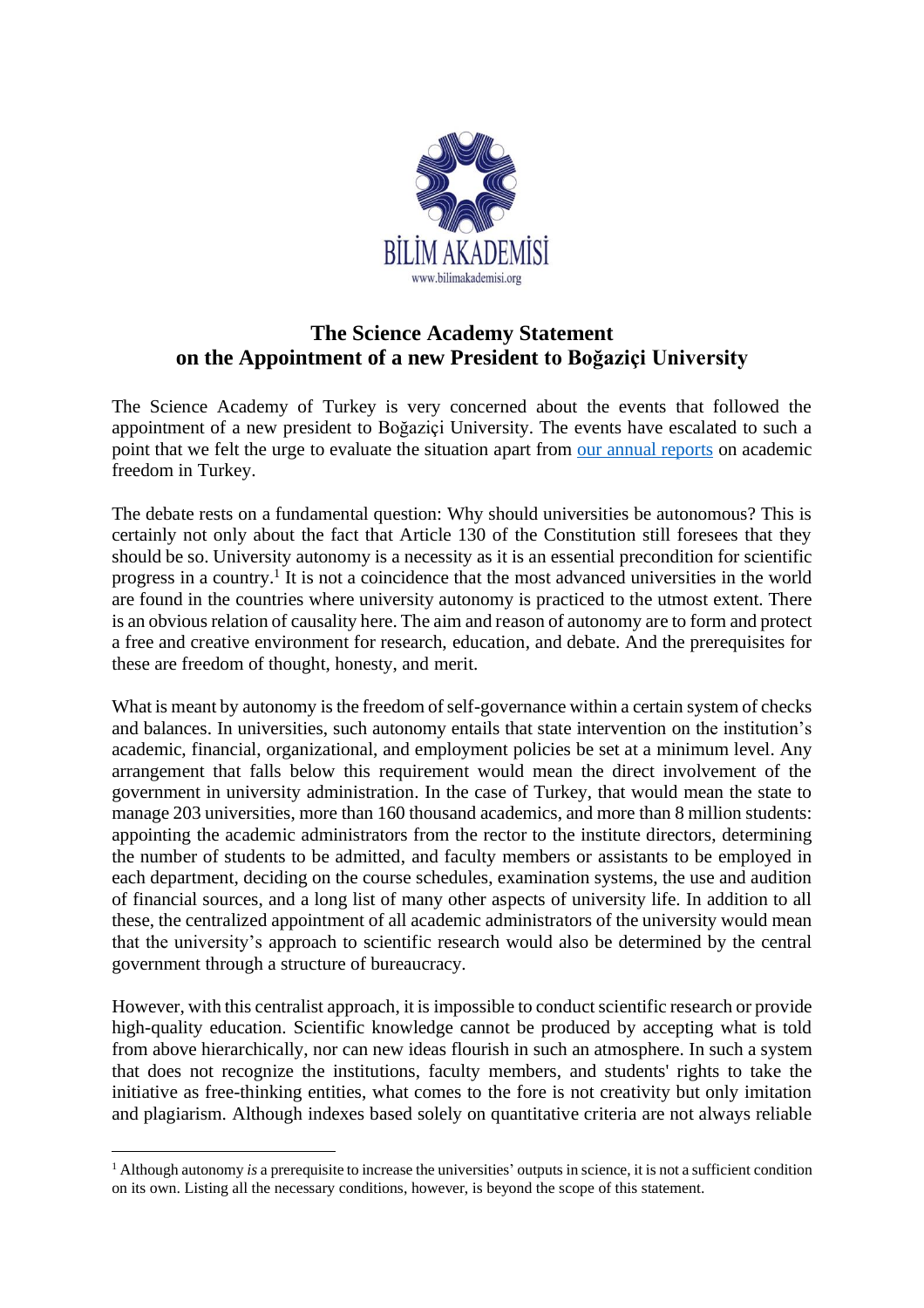representations, it cannot be denied that in international rankings, the Turkish universities have been on a continuous and serious slide, even more so since 2015. This fact is a clear indication of how the conduct of scientific research has been hampered in Turkey.

Even without looking at any numbers, we can clearly see the problem when we attempt to answer this question in good conscience: Who would be more competent to choose the ideal candidate to steer a university: the university's academics or the president of a country? Being the cradle of science and the training place for the next generation of researchers, the universities are invaluable centres of a country's intellectual capital Assuming that such institutions do not have the capacity to choose qualified academics as administrators – either through elections, a search committee, or other methods – and, furthermore, arguing that a single person, the President of the Republic, is better qualified to make the best selection for 203 different universities on his own simply contradicts reason and logic. This, however, is precisely what is foreseen by our legal system today. So long as this ill-conceived system of president appointment remains in place, Boğaziçi University's case will not be the last one, neither was it the first.

The debates on the media tend to reduce the whole issue to the appointment of the university presidents through elections and focuses on the advantages and disadvantages of this method. The election method is only one of the many alternatives to determine the directors or administrators in a university. There are a variety of ways to choose a university president who has both superior academic credentials and the qualifications sought in a good administrator. Instead, the debate should focus on the fact that at the moment, this task is carried out by third parties and eventually the President of the Republic, leaving the main stakeholders, which happens to be the university community, entirely outside this process.

Through the legal amendments in 2018, even the already problematic involvement of the Higher Education Board (YÖK) was bypassed, reducing the Board's role to information gathering on candidates -who apply with their resumes- and advising the President. In this process, there are many unknowns: who is making the short-list of candidates and upon which criteria of merit? How is the final decision made? What are the qualifications of the chosen persons as researchers and teachers that distinguishes them from others? What are their original ideas and scientific contributions, and how sensitive are they about the principles of academic integrity? What contributions have they made to the institutions they have previously managed? As questions may be proliferated, it is clear that the appointment process has no criteria but arbitrariness.

There is no evidence in history confirming that a single-person decision making has eventually led to a favourable outcome. We should all be open to take lessons from history. The Turkish higher education system is currently under tremendous pressure, to an extent that it has not seen in a very long while. The institutions of higher education need to take a breath and restructure themselves anew. If not, it would be hardly likely to put a halt to the brain drain the country has been suffering. We will only see worsening of the situation in our universities, our most-cherished intellectual assets. Governments come and go, but the politically-motivated harm inflicted on distinguished institutions, such as Boğaziçi University, will damage the quest for scientific knowledge in Turkey for many generations to come.